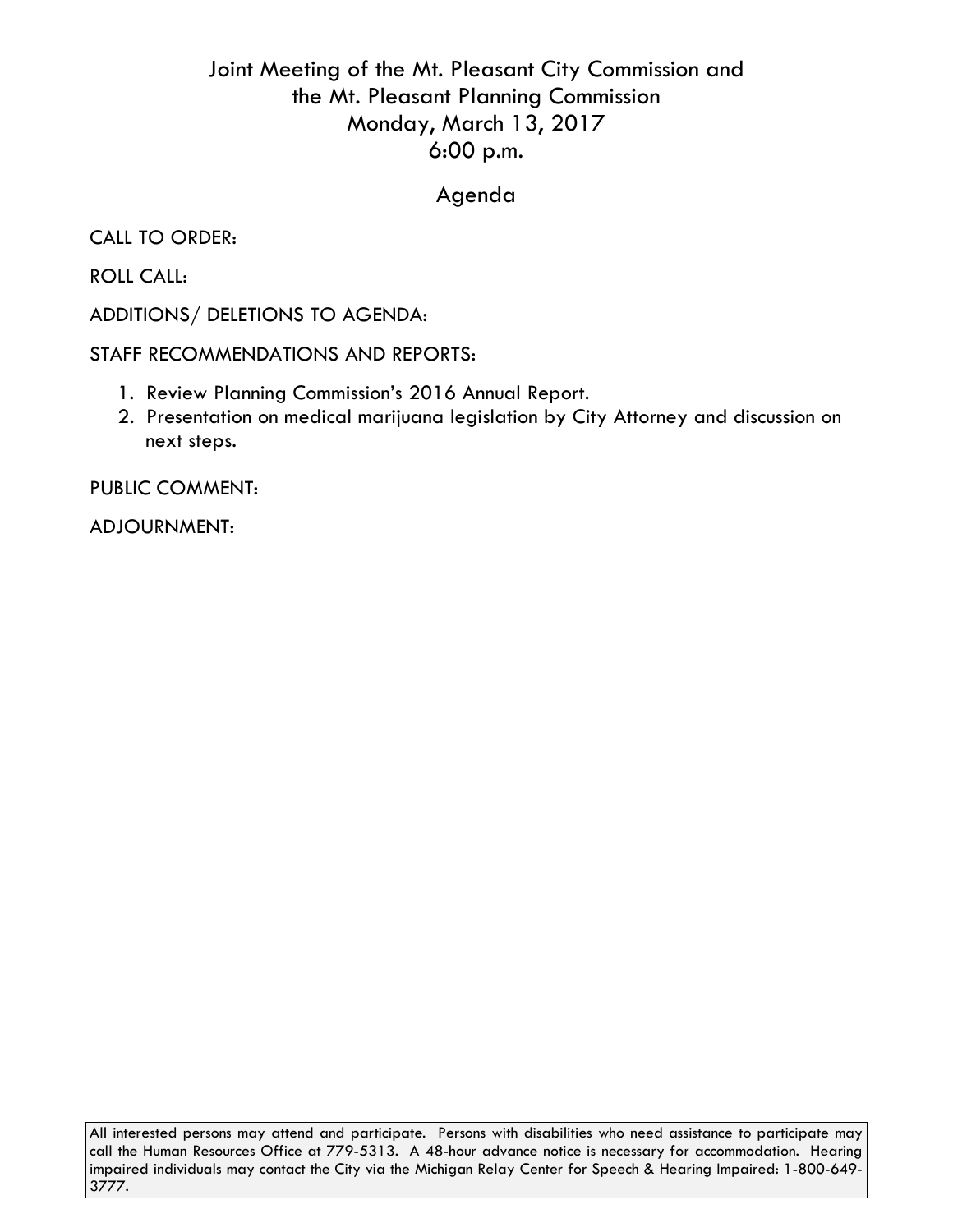

#### **MEMORANDUM**

| TO:          | Nancy Ridley<br>City Manager                                                  |
|--------------|-------------------------------------------------------------------------------|
| CC:          | William Mrdeza<br><b>Community Services and Economic Development Director</b> |
| <b>FROM:</b> | Jacob Kain                                                                    |

- **DATE:** February 3, 2017
- **SUBJECT:** Planning Commission 2016 Annual Report

At their meeting on February 2, the Planning Commission approved their 2016 Annual Report. That report is attached here. The Planning Commission looks forward to discussing the report and goals for 2017 at the joint meeting scheduled for March 13<sup>th</sup>.

#### **Requested Action:**

Receive the Planning Commission 2016 Annual Report.

#### Attachment:

1. Planning Commission 2016 Annual Report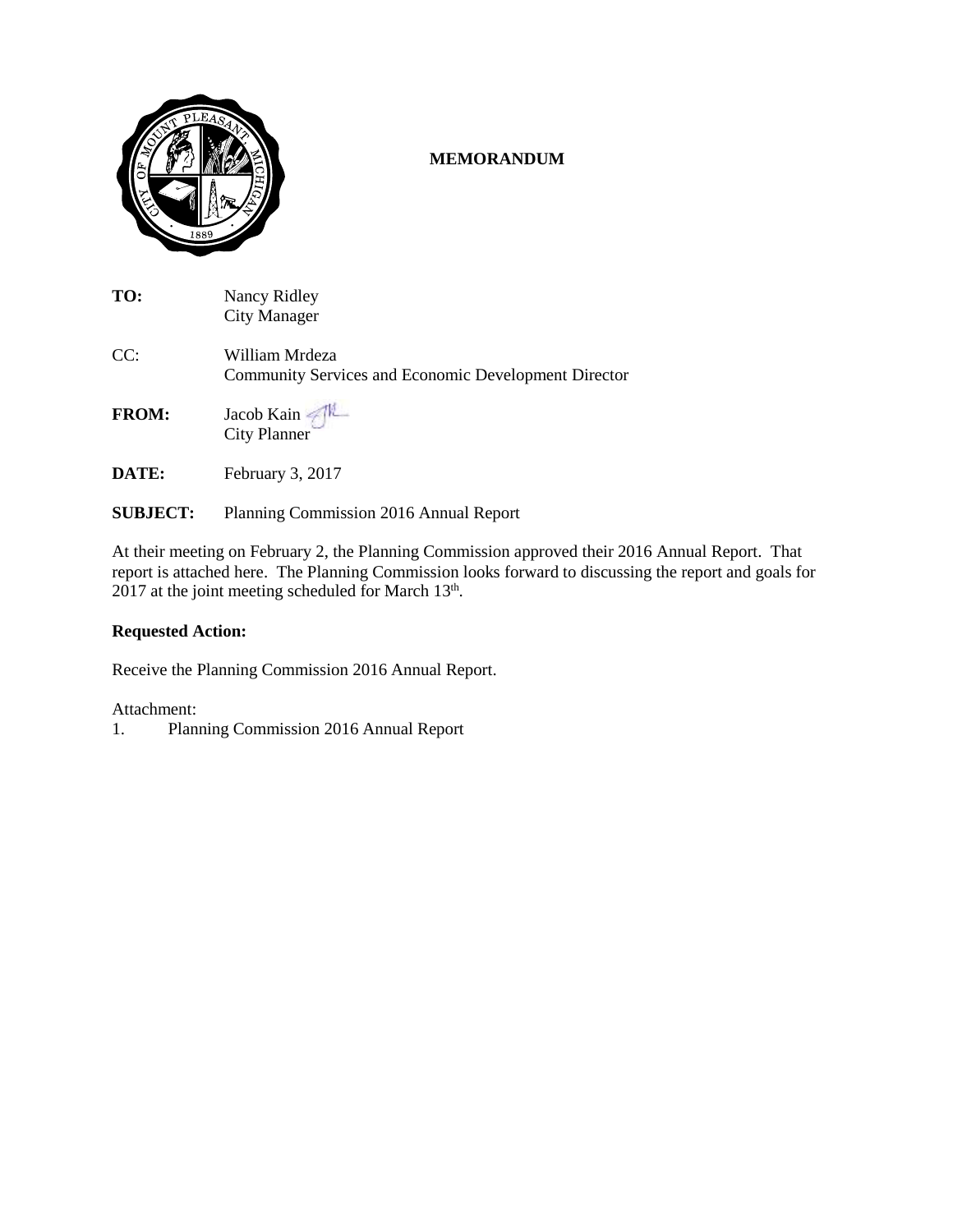

# **2016 Annual Report Mt. Pleasant Planning Commission**

Planning Commission Lesley Hoenig, Chair Susan Horgan, Vice-Chair William Dailey Tim Driessnack Corey Friedrich William Joseph Glen Irwin Michael Kostrzewa Matt Liesch

**Staff** Jacob Kain, City Planner Becky Murphy, Office Professional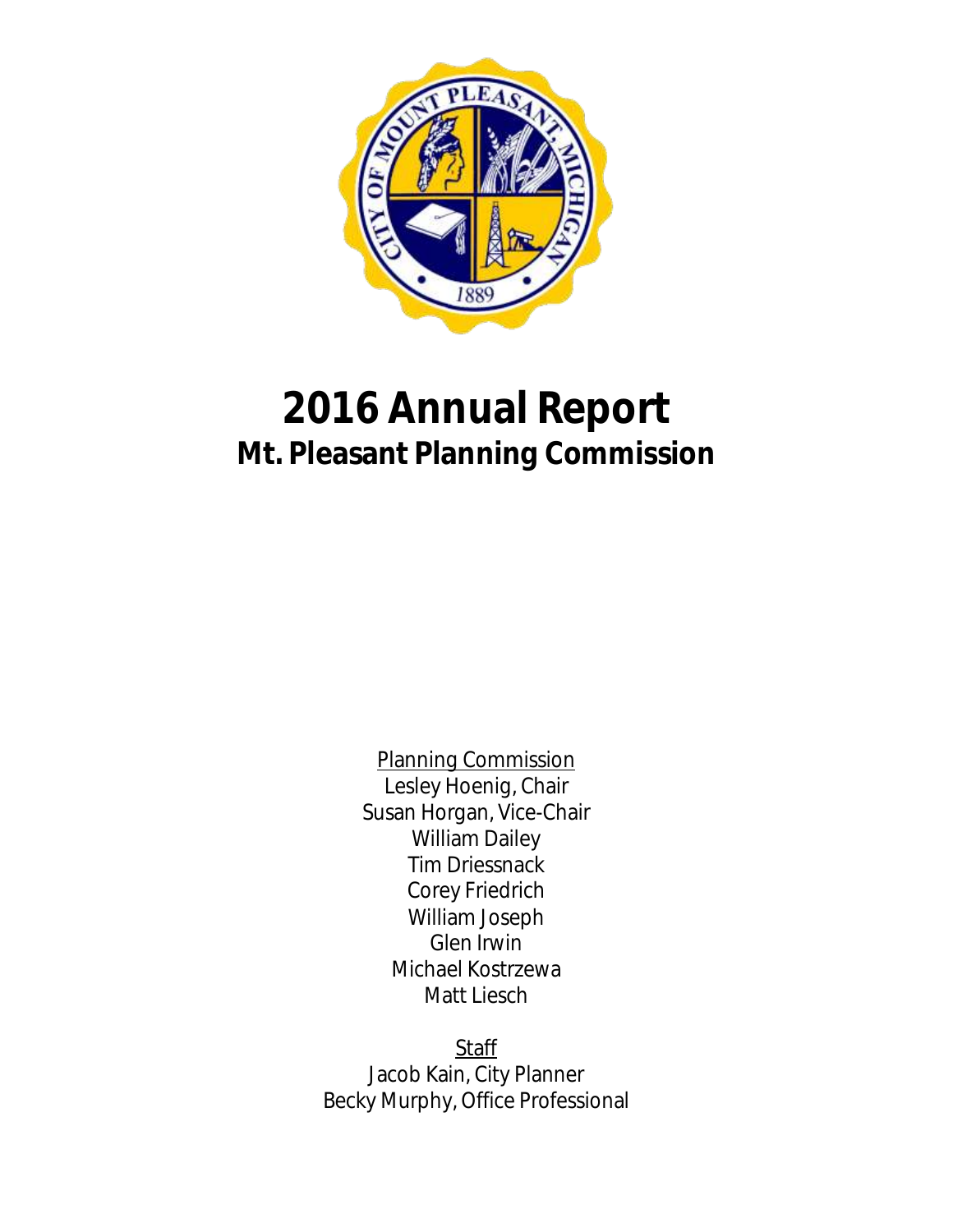## **Introduction**

This report is provided in accordance with the Michigan Planning Enabling Act, Public Act 33 of 2008. It reports the Commission's operations during the 2016 calendar year and the status of planning activities.

## **Application Summary**

The following table and chart provide a summary of the number of applications processed by the Planning Commission in 2016, as well as the previous five years. In 2016, the Planning Commission met 11 times; the December meeting was cancelled due to a lack of action items.

|                                   |                |            | $\mathbf{u} = \mathbf{u} - \mathbf{u}$ |                |                |                |
|-----------------------------------|----------------|------------|----------------------------------------|----------------|----------------|----------------|
| <b>Application Type</b>           | 2011           | 2012       | 2013                                   | 2014           | 2015           | 2016           |
| <b>Special Use Permits</b>        | 9              | 15         | 13                                     | 12             | 17             | 15             |
| <b>Site Plan Reviews</b>          | 17             | 21         | 20                                     | 21             | 24             | 24             |
| Map Amendments<br>(Rezoning)      | $\overline{4}$ | 1          | 3                                      | 1              | $\overline{0}$ | $\overline{2}$ |
| <b>Text Amendments</b>            | $\overline{2}$ | $\bigcirc$ | 3                                      | 1              | 9              | $\overline{2}$ |
| <b>Street and Alley Vacations</b> | $\overline{0}$ | 1          | $\overline{0}$                         | $\overline{2}$ | $\overline{0}$ | $\Omega$       |
| <b>Total Applications</b>         | 32             | 38         | 39                                     | 37             | 50             | 43             |

## **Planning Commission Applications by Type**

## **Project Activity**

The Planning Commission, with the support of the Planning and Community Development Department, completed several noteworthy tasks in 2016.



The Mt. Pleasant Center Community Workshop began with a comprehensive presentation about the property from City Manager Nancy Ridley. Participants then discussed opportunities and future goals for the site in small groups.

In February, the community was invited to participate in a workshop to develop future development concepts for the former Mt. Pleasant Center property. The results of this event were compiled into a report that will assist the City in the continual refinement of options for the future of the site.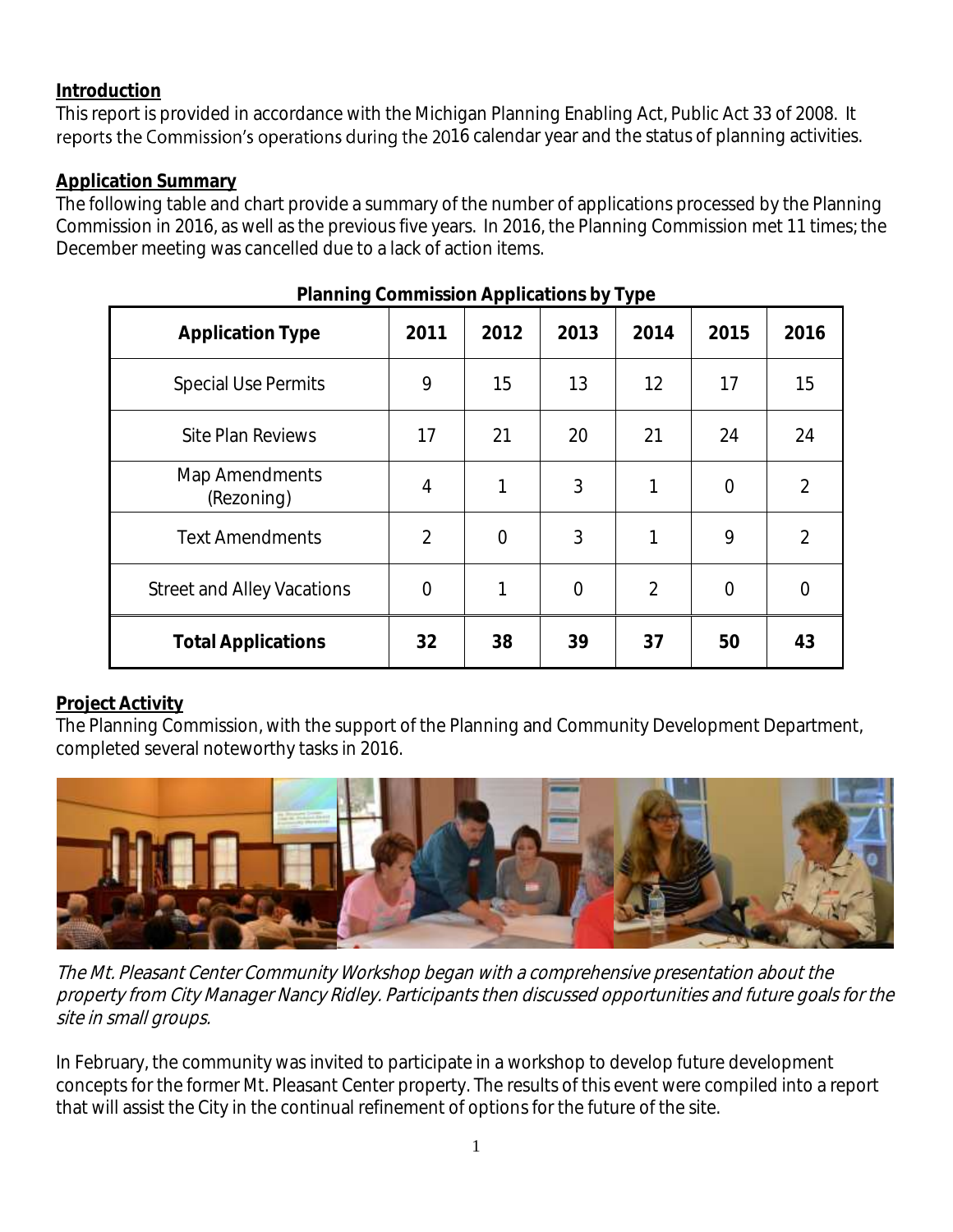In June, the Planning Commission unanimously recommended the hiring of Town Planning & Urban Design Collaborative (TPUDC) of Franklin, Tennessee to assist the City in the development of a new character-based code.

The project officially kicked off in September with TPUDC's second visit to Mt. Pleasant (following their interview in May). Several items were accomplished during the September visit including:

- A kickoff event was held at City Hall where members of the public learned about the purpose of the project and community input was obtained.
- The consultant conducted policymaker interviews with members of the Planning Commission and City Commission.
- A kickoff event was held with City staff to discuss interdepartmental coordination and impacts of the project on City operations.
- Synoptic surveys were completed to capture the unique character of existing areas of Mt. Pleasant.

In November, the City hosted Planapalooza, a four-day engagement and participation event where community members gathered to discuss their vision for the future and work with TPUDC to develop an actionable code to achieve that vision. The event included:

- A community workshop where small groups worked together to identify issues and opportunities and make suggestions on how the new code could address them.
- Four roundtable discussions on downtown; corridors; City/University relations; and industrial districts and economic development.
- 36 hours of open design studio where members of the public could interact with the consultant team, provide ideas and feedback, and watch elements of the code begin to take shape.
- A closing presentation that provided a first look at elements of the new code and gave the community an additional opportunity to learn about the project, provide feedback, and ask questions.

Michigan Economic Development Corporation provided the City with an official Redevelopment Ready Communities evaluation and the City formally engaged in the program in June. Since that time, the City has made significant progress toward certification.

In August, at the recommendation of the Planning Commission, the City Commission adopted two text changes in 2016. The first established new regulations and design guidelines for signage in the CBD-TIFA district that corresponds with Downtown Mt. Pleasant.



**PLAN THE FUTURE** 

Images from November's Planapalooza events.

Among the notable changes is the inclusion of projecting signs as an allowed sign type.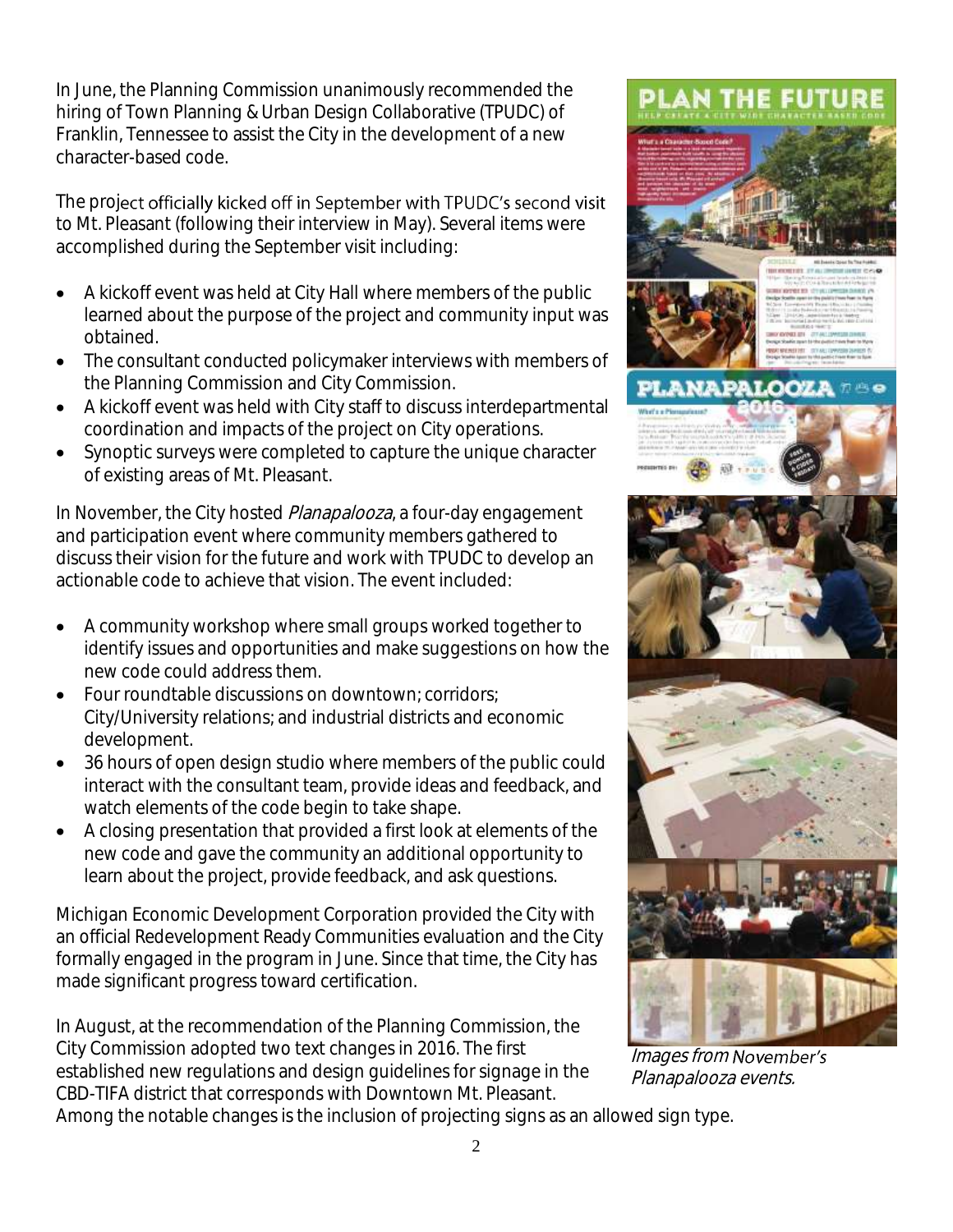

Art Reach of Mid-Michigan was the first to install a new projecting sign as part of an overall façade renovation to their building at 111 E. Broadway.

The second text change included a rezoning, bringing properties owned by Central Michigan University in the University Park area from their previous zoning designation as Research Center District into an updated U - University District.

The only other rezoning to occur in 2016 was the amendment of an existing conditional rezoning agreement for 212 W. Pickard. The new agreement modified the terms of the prior conditional rezoning agreement by permitting a broader range of service and retail uses at that location and was approved in February.

## **Development Highlights**

Several noteworthy projects received approvals in 2016.

On South Mission Street, Texas Roadhouse received approval to construct a new 7,163 square foot restaurant on what had been a long-vacant outparcel of the Mt. Pleasant Shopping Center. The project, approved under the Mission Redevelopment Overlay, features reduced parking and setbacks as well as improved materials and pedestrian facilities. The restaurant opened in December.

Also on South Mission Street, the Planning Commission approved two modifications to a previouslyapproved project that will create the first mixed-use development under the Mission Redevelopment Overlay. The project – known as Campus Commons – included the construction of a new connector street officially named Central Drive that is now open as site construction continues on the building.

In the City's industrial districts, Mt. Pleasant Tire relocated their commercial truck tire operations from a location east of the City to 1011 Industrial Drive in the City's Industrial Park North to occupy the former Maple Roll Leaf facility. In Industrial Park South, an expansion at 3701 S. Isabella Road will accommodate a relocated Fastenal while a new wholesale tenant will occupy their previous suite at the same location.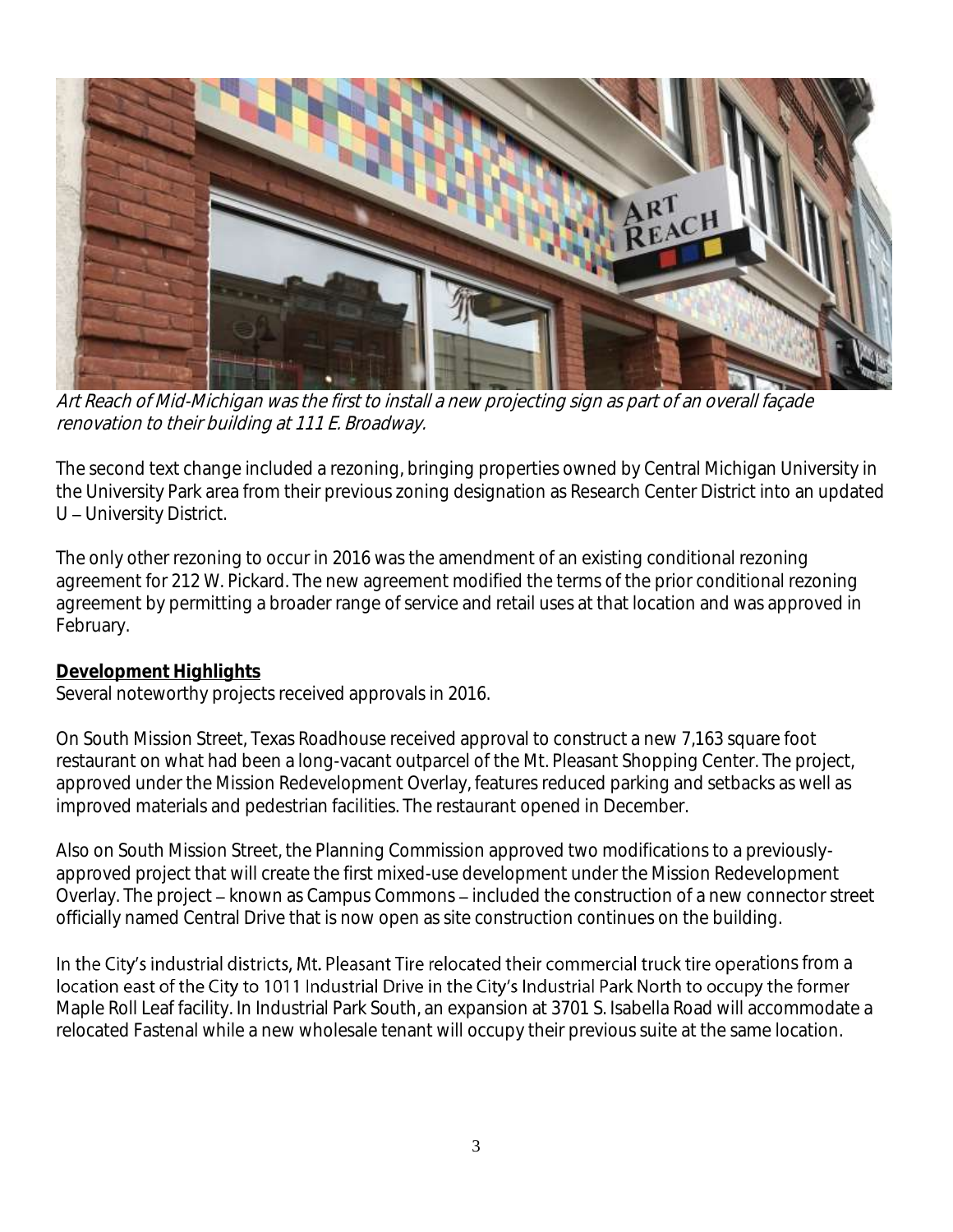

Texas Roadhouse opened in December at 2177 S. Mission in front of JC Penney.



Campus Commons mixed-use development under construction at 1720 S. Mission at the intersection with the newly opened Central Drive.

McLaren Central Michigan Hospital received approval to construct a 7,450 square foot addition to their Emergency Department. Located on the east side of the building the addition will relocate the emergency department entrance and add a new waiting area and several treatment rooms to the facility.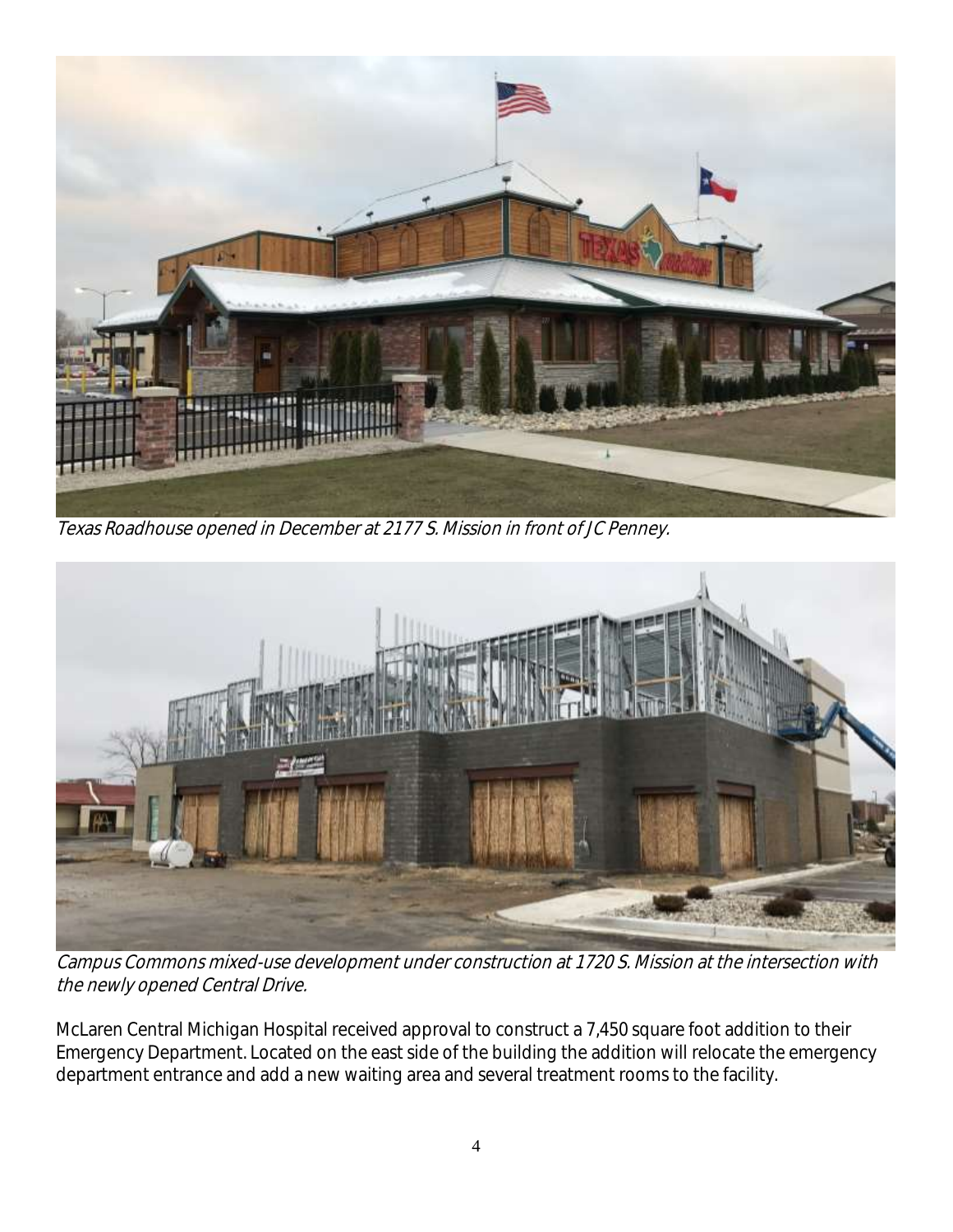

Rendering of the Emergency Department expansion approved for McLaren Central Michigan Hospital.

The Planning Commission (with their procedural partners at the Zoning Board of Appeals) approved two redevelopment projects in the M-2 zoning district. These projects represented the first applications of the new M-2 zoning regulations to a redevelopment project. Located at 1005 and 1007 S. University, the projects would include two dwellings containing two dwelling units each with 4 occupants per dwelling unit.



Rendering of proposed new rooming dwellings at 1005 (left) and 1007 (right) S. University.

Lastly, Meijer received approval for a 2,728 square foot addition to the store, façade update, and landscaping improvements. The façade update will be the first since the store opened in Mt. Pleasant in 1990.

#### **Master Plan Implementation**

The City of Mt. Pleasant Master Plan, adopted in November 2014, includes an implementation checklist for the Planning Commission to track progress on achieving identified initiatives during the 5 year period following adoption. A copy of that checklist is below which includes all checklist items, the timeframe identified in the 2014 plan, and progress to date.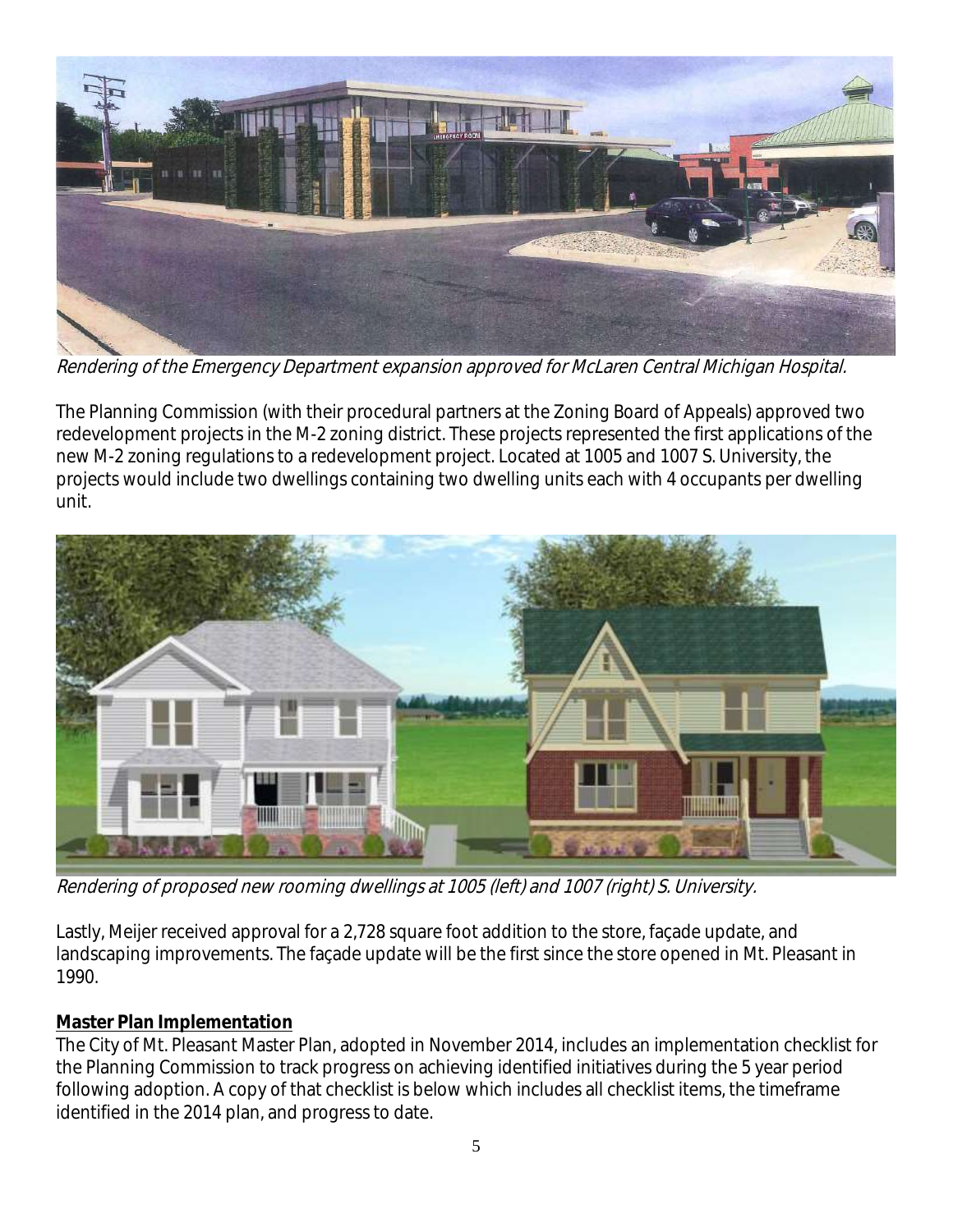Many initiatives may be accomplished through the adoption of the new character-based code; for the purpose of brevity, "CBC" has been shown in the *Progress* column for those initiatives.

|                                                                                                                         | Timeframe |             |             |                              |
|-------------------------------------------------------------------------------------------------------------------------|-----------|-------------|-------------|------------------------------|
| Checklist to Implement Planning Commission Initiatives                                                                  |           | Near Future | Short Term  |                              |
|                                                                                                                         |           | Completed   | Completed   | Progress                     |
|                                                                                                                         | $\alpha$  | by end of   | by end of   |                              |
|                                                                                                                         | 2015      | 2017        | 2020        |                              |
| Complete the Mission Street Redevelopment Overlay                                                                       |           |             |             |                              |
| Zone to include the area on Mission Street that is north of                                                             | $\times$  |             |             | CBC                          |
| Pickard and on Pickard east of Mission to the City limits.                                                              |           |             |             |                              |
| Encourage new residential developments to provide                                                                       |           |             | $\times$    | CBC                          |
| contiguous internal recreational amenities.                                                                             |           |             |             |                              |
| Create a vehicular access management ordinance and                                                                      |           |             | X           | CBC                          |
| shared parking standards.                                                                                               |           |             |             |                              |
| Modify the CBD zoning district to ensure redevelopment,                                                                 |           |             |             |                              |
| increased viability, adequate parking, walkability, and the                                                             | $\times$  |             |             | CBC                          |
| reuse of the upper floors of existing structures.                                                                       |           |             |             |                              |
| Create a Chippewa River overlay zone to ensure natural                                                                  |           |             | $\times$    | CBC                          |
| feature preservation.                                                                                                   |           |             |             |                              |
| Create a Main Street overlay district in order to provide a<br>mixture of single-family and two-family residential uses |           |             |             |                              |
| along with office uses along the Main Street corridor                                                                   |           |             | $\times$    | CBC                          |
| which connects the central business district to multiple-                                                               |           |             |             |                              |
| family residential uses and CMU.                                                                                        |           |             |             |                              |
| Evaluate the adequacy of the noise, air and lights                                                                      |           |             |             |                              |
| standards of applicable City ordinance(s), and ensure                                                                   |           |             |             |                              |
| those provisions account for new technologies such as                                                                   |           | $\mathsf X$ |             | CBC                          |
| LED lights, etc.                                                                                                        |           |             |             |                              |
| Consider additional environmental protection language                                                                   |           |             |             |                              |
| for all zoning districts.                                                                                               |           |             | X           | CBC                          |
| Restrict incompatible commercial and industrial land                                                                    |           |             | X           |                              |
| uses along the Chippewa River.                                                                                          |           |             |             |                              |
| Conduct a study to investigate the creation of a new                                                                    |           |             | X           | CBC                          |
| zoning district for City park land.                                                                                     |           |             |             |                              |
| Consider a comprehensive amendment to the sign                                                                          |           |             | $\times$    | CBC                          |
| ordinance.                                                                                                              |           |             |             |                              |
| Housekeeping amendments to the zoning ordinance that                                                                    |           |             | $\times$    |                              |
| may come up from time to time.                                                                                          |           |             |             |                              |
| Develop storm water management regulations that                                                                         |           |             |             |                              |
| comply with NPDES Phase II requirements (National                                                                       |           |             |             |                              |
| Pollutant Discharge Elimination System) and encourage<br>the use of Best Management Practices (BMPs are the use         |           |             |             |                              |
| of structural, vegetative, or managerial practices                                                                      |           |             |             |                              |
| designed to treat, prevent, or reduce degradation of                                                                    |           |             | $\mathsf X$ |                              |
| water quality due to storm water runoff). Phase II of the                                                               |           |             |             |                              |
| NPDES program, administered by the MDEQ, requires all                                                                   |           |             |             |                              |
| municipalities, industrial dischargers, construction sites of                                                           |           |             |             |                              |
| one acre or more, and other large property owners, have                                                                 |           |             |             |                              |
| NPDES permits for their stormwater discharges.                                                                          |           |             |             |                              |
| Update the Plan for the Mission Street/Pickard Avenue                                                                   |           |             |             |                              |
| Corridor that would give clear guidelines for streetscape                                                               |           | $\times$    |             | CBC                          |
| and pedestrian improvements.                                                                                            |           |             |             |                              |
| Develop a Downtown Plan that would take into account                                                                    |           |             |             | Based upon feedback from     |
| Downtown issues including parking management                                                                            |           |             | $\times$    | the City Commission in 2016, |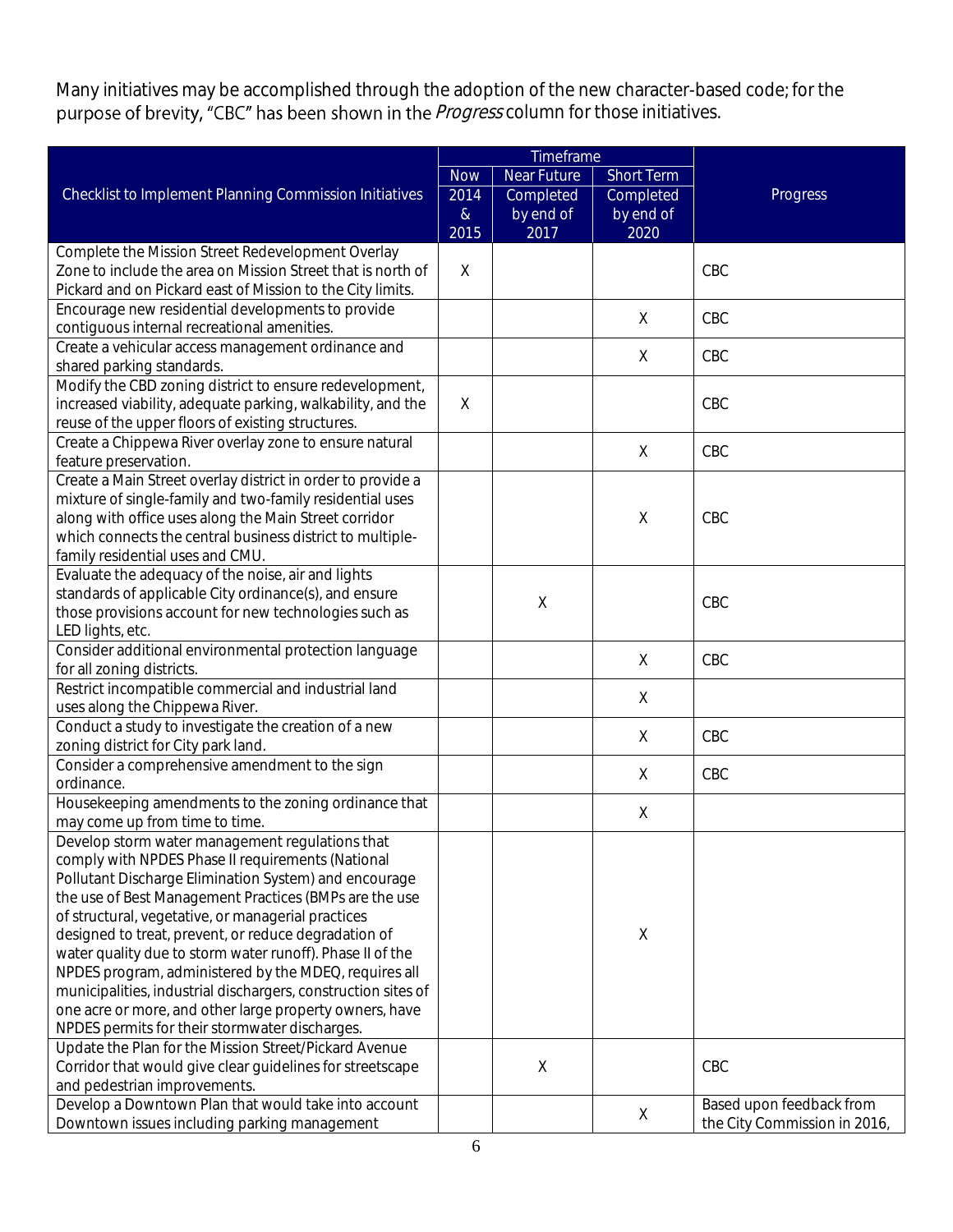| (include relevant aspects of the Residential<br>Neighborhood Parking Study), streetscape<br>improvements, and pedestrian amenities.                                                                                                                                                                                                                                                                                                                                                                                                                                                                                                                                                                                                                        |          |             | it is expected that a<br>Downtown Plan concurrently<br>with development of a new<br>Master Plan in 2018-9.    |
|------------------------------------------------------------------------------------------------------------------------------------------------------------------------------------------------------------------------------------------------------------------------------------------------------------------------------------------------------------------------------------------------------------------------------------------------------------------------------------------------------------------------------------------------------------------------------------------------------------------------------------------------------------------------------------------------------------------------------------------------------------|----------|-------------|---------------------------------------------------------------------------------------------------------------|
| Adopt a Complete Streets policy that promotes walkable<br>developments and street layouts, encourages non-<br>motorized use, and increases safe and accessible<br>motorized and non-motorized transportation<br>opportunities for all legal users of the public right-of-way.<br>Use the Greater Mt. Pleasant Area Non-motorized Plan as<br>the City's Complete Streets resource guide to advise staff<br>and decision makers on how to treat the construction or<br>reconstruction of roadways in order to accommodate all<br>legal users in a way that considers the City's Complete<br>Streets policy.                                                                                                                                                  | $\times$ |             | The Complete Streets<br>Ordinance was adopted in<br>2015.                                                     |
| Detailed M-2 Study: Study and inventory all structures<br>that are bounded by High on the north, Mission on the<br>east, Bellows to the south, and the railroad tracks to the<br>west for the purposes of identifying guiding principles for<br>redevelopment projects that can ultimately foster<br>neighborhood cohesiveness and avoid site and building<br>designs that are incompatible with adjacent single-family<br>residential uses. The study should identify the type of<br>existing structures (single-family residential, apartments,<br>duplex, registered student organization, etc.), date of<br>construction, presence of rental license(s) per structure,<br>and the number of licensed occupants per structure<br>within the study area. | $\times$ |             | The City contracted with<br><b>ROWE Professional Services</b><br>for the completion of this<br>study in 2013. |
| Then after the above M-2 study is completed, give<br>consideration to a study to help determine housing<br>redevelopment opportunities in the neighborhoods<br>located east of Main Street, north of High Street, and up<br>to Broadway, more commonly known as the "tree"<br>neighborhoods.                                                                                                                                                                                                                                                                                                                                                                                                                                                               |          | $\mathsf X$ | CBC                                                                                                           |
| Create development design guidelines as a means of<br>preserving the existing architectural character of the City.<br>The emphasis of the guidelines shall be placed upon<br>major renovation projects and new construction.                                                                                                                                                                                                                                                                                                                                                                                                                                                                                                                               |          | $\mathsf X$ | CBC                                                                                                           |
| Create incentives for the maintenance and rehabilitation<br>of existing residential structures.                                                                                                                                                                                                                                                                                                                                                                                                                                                                                                                                                                                                                                                            |          | $\mathsf X$ |                                                                                                               |

## **Other Activities**

**Outreach** Planning & Community Development staff presented to the following groups in 2016:

Weichert Realty CMU Urban Economy class Central Michigan Association of Realtors League of Women Voters

Michigan Rural Development Conference Century 21 Central Realty Hometowne Realty CMU Geography of Michigan class

**Training – In March, the City hosted a Michigan Association of Planning (MAP) training on Community** Engagement that was well attended by members of the Planning Commission, City Commission, Zoning Board of Appeals, and staff as well as others throughout the region.

In preparation for the new zoning ordinance project, all Planning Commissioners participated in an online training series from Planetizen called Form Based Code 101. Several City staff members as well as City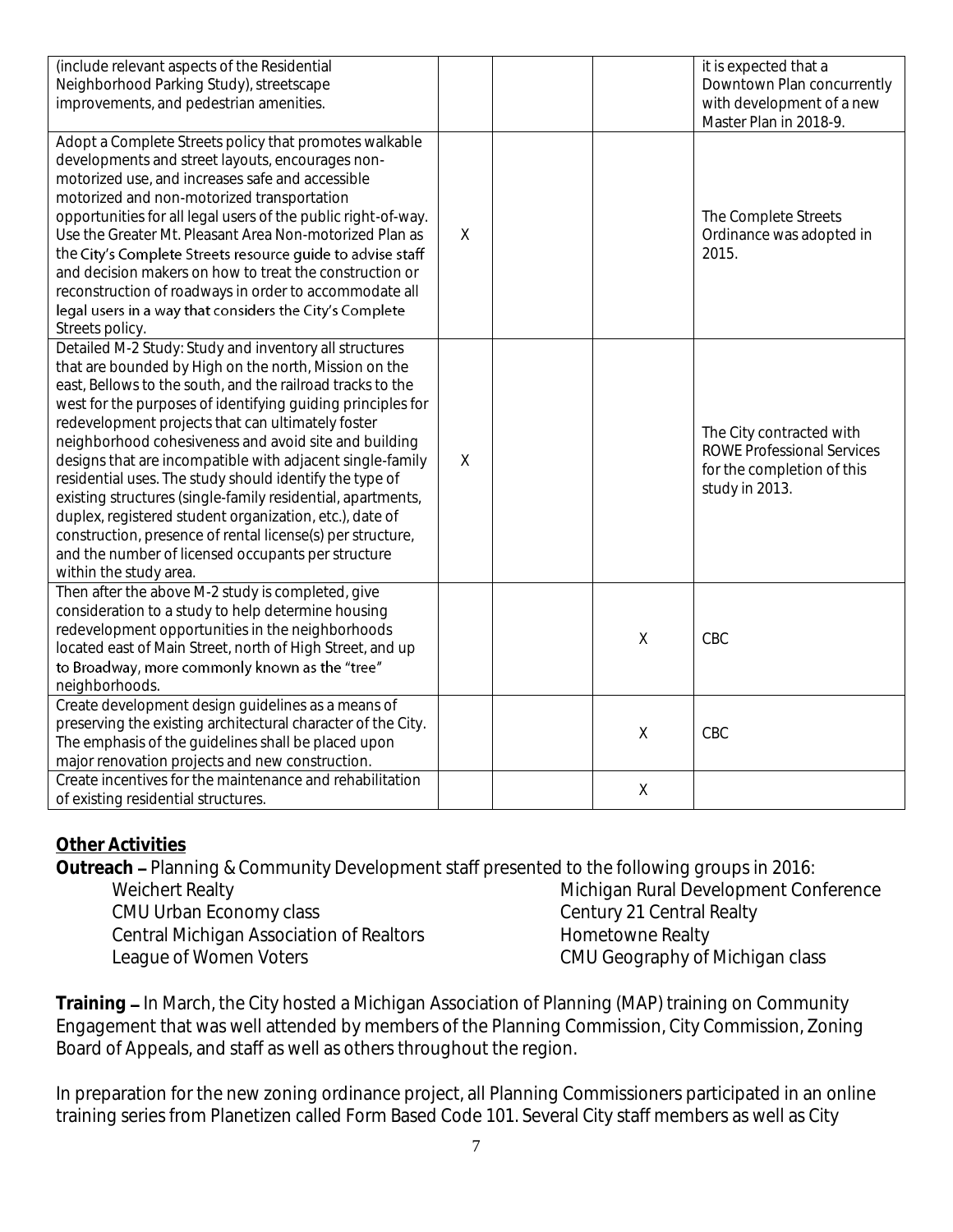Commissioners also took advantage of the opportunity to learn more about this approach to zoning. City staff along with Planning Commissioner Lesley Hoenig completed the advanced level Form Based Code 301 course in Lansing in April.

In addition, the City Planner completed the Michigan Citizen Planner program as well as the Michigan Zoning Administrator program, earning a Zoning Administrator Certification from the Michigan Land Use Institute. Additional training was received through attendance at the MAP Spring Institute, Annual Conference, and Transportation Bonanza. Finally, the City Planner joined the American Institute of Certified Planners in November upon successfully passing the certification exam. AICP certification is the only nationwide, independent verification of planners' qualifications and is provided by the American Planning Association.

#### **Community Improvement Awards**

The Planning Commission is proud to recognize the following projects, completed in 2016, for their outstanding contributions to improving our community.



Single-Family Residential Award 707 S. UniversityMatthew and Robin O'Dell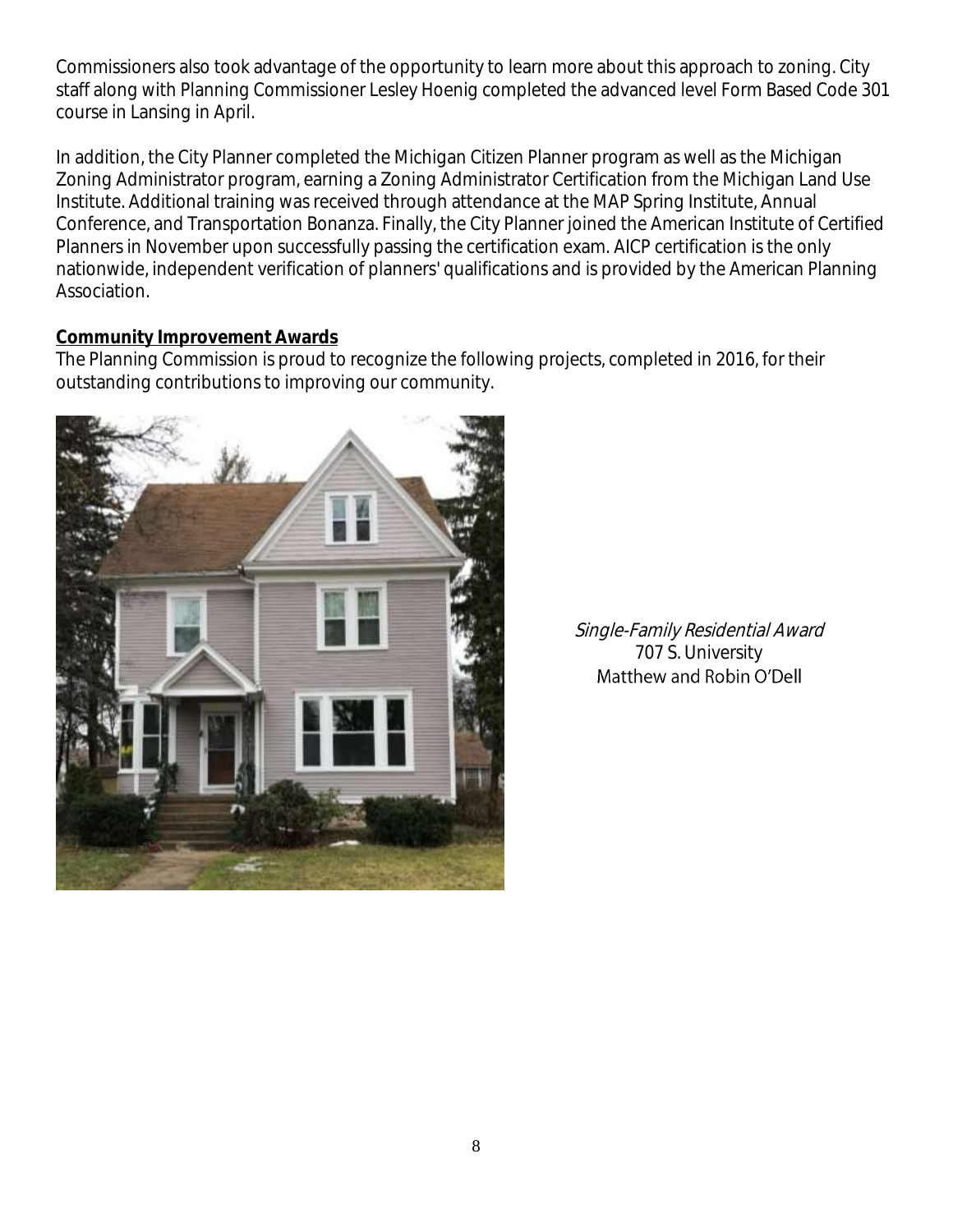



Commercial Award 111 E. Broadway Art Reach of Mid Michigan

Multi-Family/Non-Family Residential Award 104 E. May Marshall Real Estate Investments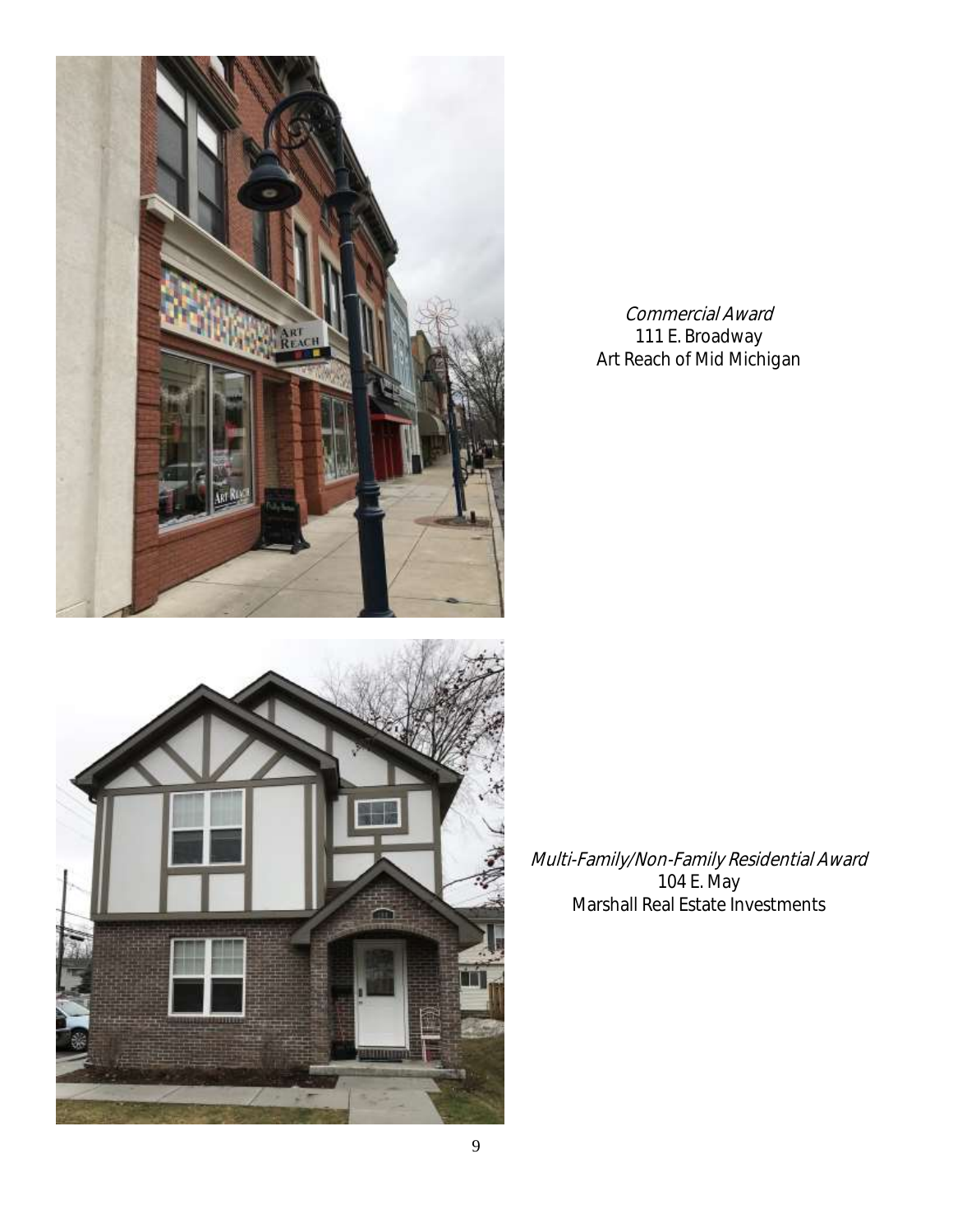#### **Looking Ahead**

In 2017, the major focus of the Planning Commission will be the review and adoption of the new characterbased code. It is expected that a draft of the code will be available for public review in mid-2017. Following review by the public, a formal adoption process will include public hearings before both the Planning Commission and City Commission with adoption anticipated in the Fall of 2017.

Planning staff will also continue working toward certification as a Redevelopment Ready Community. As adoption of the new code is one of the necessary steps to achieving certification, it is not expected that certification will occur until 2018.

Finally, the City will be hosting a Strong Towns workshop in April 2017, coordinated by the Planning and Community Development Department. This workshop will provide an opportunity for City staff and elected and appointed officials to learn more about issues related to growth, development, and infrastructure investment and utilization.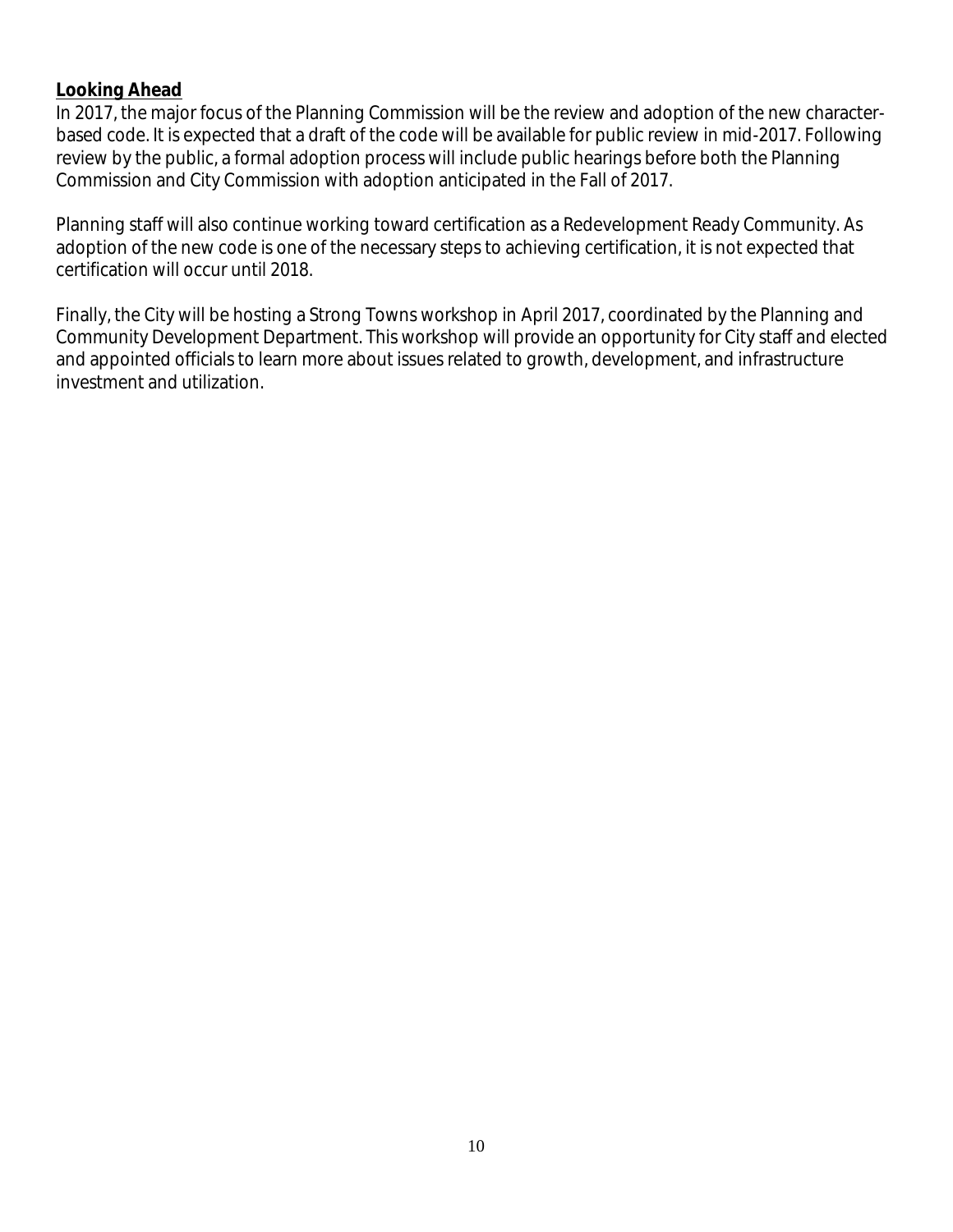

CITY OF MT. PLEASANT 320 West Broadway Street Mt. Pleasant MI 48858-2447

#### **MEMORANDUM**

TO: Planning Commission City Commission

FROM: Nancy Ridley, City Manager

DATE: March 9, 2017

RE: Presentation on Medical Marijuana Legislation

Public Acts 281 to 283 of 2016 address new regulations for medical marijuana facilities licensing. Attached for reference is a  $Q$  & A sheet that was put together by the Michigan Municipal League which provides a broad overview of the new requirements.

The City Attorney will be in attendance Monday evening to present an overview of the 2008 Medical Marijuana Act, as well as the new legislation and will answer any questions the Planning Commission or City Commission may have.

At the conclusion of the discussion, staff will be looking for direction on the Commissions' interest in pursuing a zoning and/or a regulatory ordinance.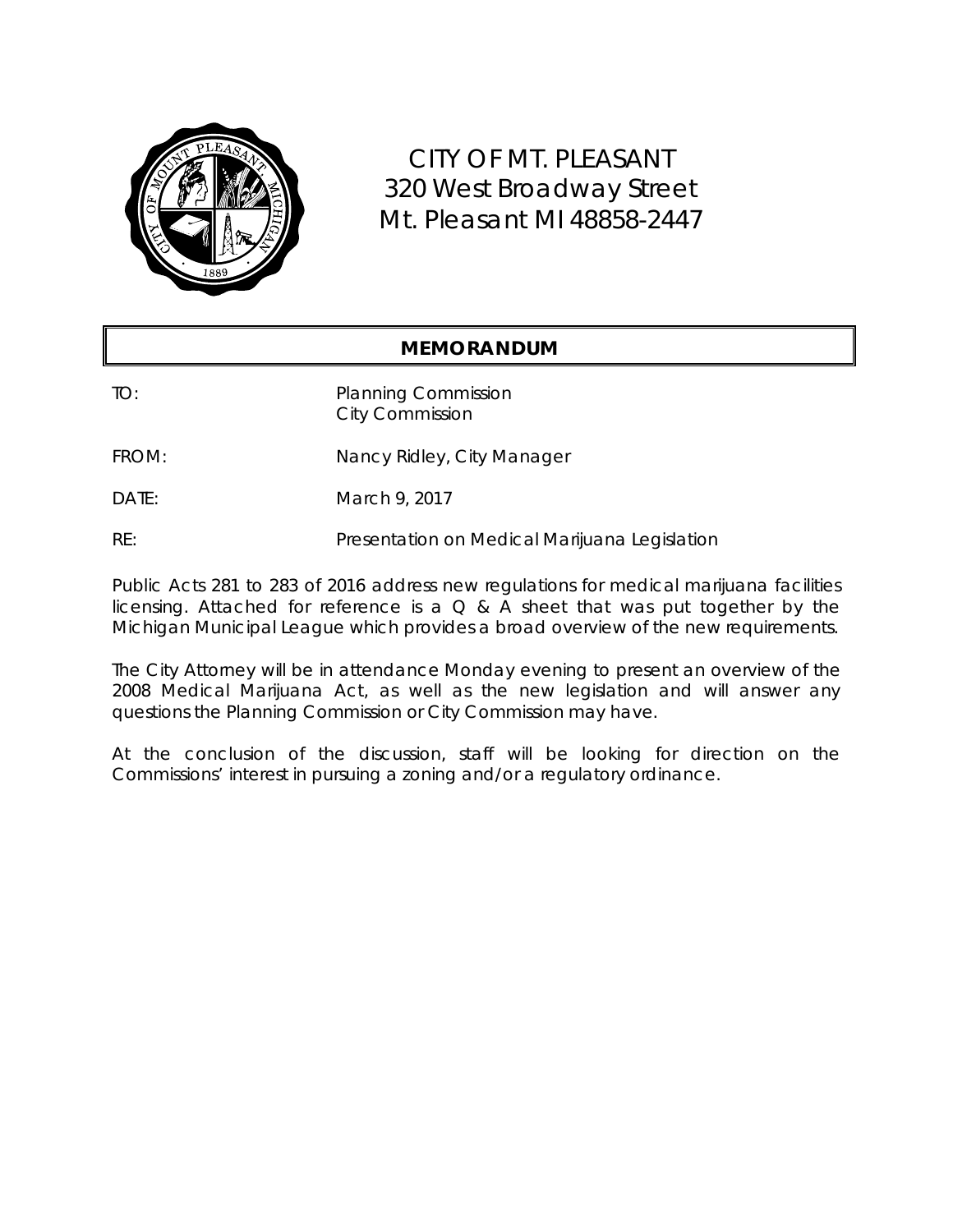#### FACT SHEET  $m$  michigan municipal league

## **Medical Marihuana Facilities Licensing Act Q&A**

#### **Introduction**

On September 21, 2016 Governor Snyder signed a package of bills (2016 PR 281-283) that significantly expands the types of medical marihuana facilities permitted under state law, and establishes a licensing scheme similar to the scheme for liquor licenses. Notably, these bills do not require a state license to operate as a primary caregiver under the Michigan Medical Marihuana Act, nor do they allow municipalities to prohibit operation as a primary caregiver. The existing regulatory scheme regarding primary caregivers remains in effect.

#### Q, Why are you spelling marijuana as "marihuana"?

A. The word was originally spelled with an "h" in the Michigan Medical Marihuana Act. In addition, that is how the word is spelled in federal law and the new Medical Marihuana Facilities Licensing Rct. The League uses the "h" when referring to medical marihuana.

#### Q. Has marijuana been legalized?

A. No, marijuana has not been legalized. It is still an illegal drug under federal and state law. The Michigan Medical Marihuana Act (MMMA), Initiated Law 1 of 2008, allows qualified patients and registered caregivers identified with those patients to use marijuana for specified medical conditions. That law did not legalize marijuana, but it prohibits prosecuting or penalizing qualified patients and registered caregivers who use marihuana for medical purposes as long as they comply with the MMMA. Subsequent court opinions clarified that only those persons who were qualified patients and registered caregivers (and persons who met the requirements of Section 8 of the MMMA, even if not registered with the state) could exchange or use medical marihuana. A third party-a person providing or selling marihuana to a qualified patient who is not that person's registered caregiver-does not have the protection from prosecution under the MMMR. Rny arrangement outside of the patient -caregiver relationship, including "dispensaries," does not comply with the MMMR and is illegal.

#### Q. What is legal today?

A. Only a patient-caregiver relationship conducted in compliance with the Michigan Medical Marihuana Rct is legal today. Note that the MMMA was recently amended by PA 283 of 2016 to include certain marihuana-infused products, or "edibles," and to clarify what plants and parts of plants are allowed within the limits imposed by the Rct.

Q. If marihuana dispensaries are currently illegal, how come we see them all over?

A. Because the local jurisdiction has chosen not to enforce state or federal laws that make marihuana illegal outside of the patient-caregiver relationship protected by the MMMA. In most cases, the municipality has "decriminalized" certain uses of marihuana and/or chosen to not utilize enforcement resources for small amounts or certain levels of activity. But that is a forbearance, not legalization.

Q. Didn't Michigan just pass a law making marihuana dispensaries legal?

A. Yes, the Medical Marihuana Facilities Licensing Act (MMFLA), Public Act 281 of 2016, but it does not take effect until December 20, 2016. And, the MMFLA includes an additional delay in implementation of 360 days to enable the Michigan Department of Licensing and Regulatory Affairs (LARA) to establish the licensing system required by the Act,

A person cannot apply to the state for a license of any kind under the MMFLA until December 15, 2017. And, no one can apply to the state for a license of any kind under the MMFLA unless the municipality has adopted an ordinance authorizing that type of facility.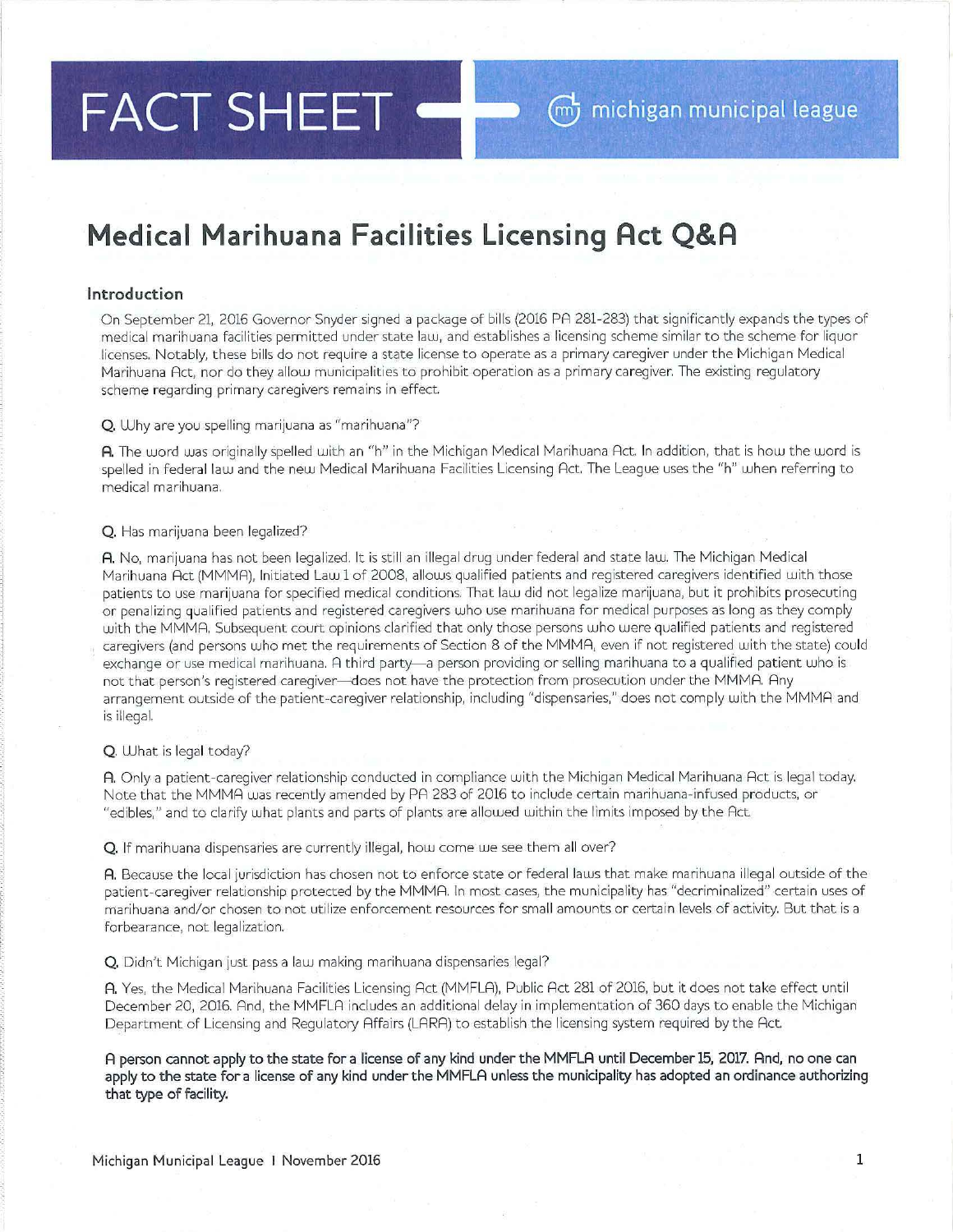So, even after December 15, 2017, any marihuana provisioning center or other activity involving marihuana that does not comply with the Michigan Medical Marihuana Act *will still be illegal,* unless the municipality has adopted an ordinance that authorizes that type of facility under the Medical Marihuana Facilities Licensing Act. (Note that the word "dispensary'' has been commonly used to refer to a variety of medical marihuana activities, but the new laws do not refer to "dispensaries." Under the MMFLA, "provisioning centers" are what many people would describe as a "dispensary.")

**Q,** What if an applicant comes to our council meeting now and demands that we adopt an ordinance or approve the applicant's license?

**A.** If a municipality is approached by an applicant stating that the council must adopt an ordinance, then that applicant has misunderstood the law.

#### A municipality cannot be required to adopt an ordinance to allow facilities authorized under the MMFLA--now, or at any **time.**

If a municipality is approached by an applicant demanding it consider the application, or stating that the council must authorize the applicant's facility, note these points:

- Before December 15, 2017, no municipality can be required to consider an application. Even if a city, village, or township adopts an ordinance to allow the facilities authorized by the MMFLA, the state's licensing system is not in place, and no applications will be considered by LARR until December 15, 2017.
- After December 15, 2017, if a municipality has not adopted an ordinance allowing any of the facilities authorized by the MM FLA, then the municipality is not required to consider any applications for MM FLA licenses, because no licenses will be approved by LARA for a facility in a municipality that has not passed an opt-in ordinance,
- After December 15, 2017, if a municipality has adopted an ordinance allowing any of the facilities authorized by the MMFLA, and the application involves one of the type(s) of facilities that the city, village, or township allows in its ordinance, and the cap on the number of that type of facility imposed by the municipality's ordinance has not been reached, then the municipality will be asked to provide information to LARA as part of the licensing approval process.

**Q.** What do we need to do if we do NOT want any of the facilities authorized under the MM FLA in our city, village, or township?

A. Do nothing. You do not need to adopt an ordinance to prohibit the types of facilities authorized under the MMFLA. They are already prohibited by state and federal law.

You do not have to consider any application for any facilities currently because no application will be considered by the state until December 15, 2017. And even after that date, if your municipality has not adopted an ordinance allowing that type of facility, that application will not be considered by the state.

\*Note that, because dispensaries and other marihuana facilities or operations outside of the patient/caregiver relationship are NOT currently lawful (even where marihuana has been decriminalized locally), existing dispensaries or other marihuana facilities or operations are not currently lawful non-conforming uses for zoning ordinance purposes,

**Q.** What do we need to do if we DO want any of the facilities authorized under the MMFLA?

**A.** Any time before December 15, 2017, a municipality that wants to allow medical marihuana facilities to operate within its boundaries could adopt an ordinance allowing one or more of the specific types of facilities authorized by the new Act. Adopting such an ordinance before December 15, 2017 does NOT make a facility lawfull December 15, 2017 is the earliest an applicant may submit an application to the Medical Marihuana Licensing Board (MMLB) for consideration.

**Any time after December 15, 2017,** a municipality that wants to allow medical marihuana facilities to operate within its boundaries would adopt an ordinance allowing one or more of the specific types of facilities authorized by the MM FLA. The ordinance should specify which type(s) of facilities—and how many of each type—the municipality is choosing to allow. If a municipality "opts in" with an ordinance that does not specify a cap on the type(s) or number of each, applications for any of the types and any number of a type within the municipality will be considered by LARR.